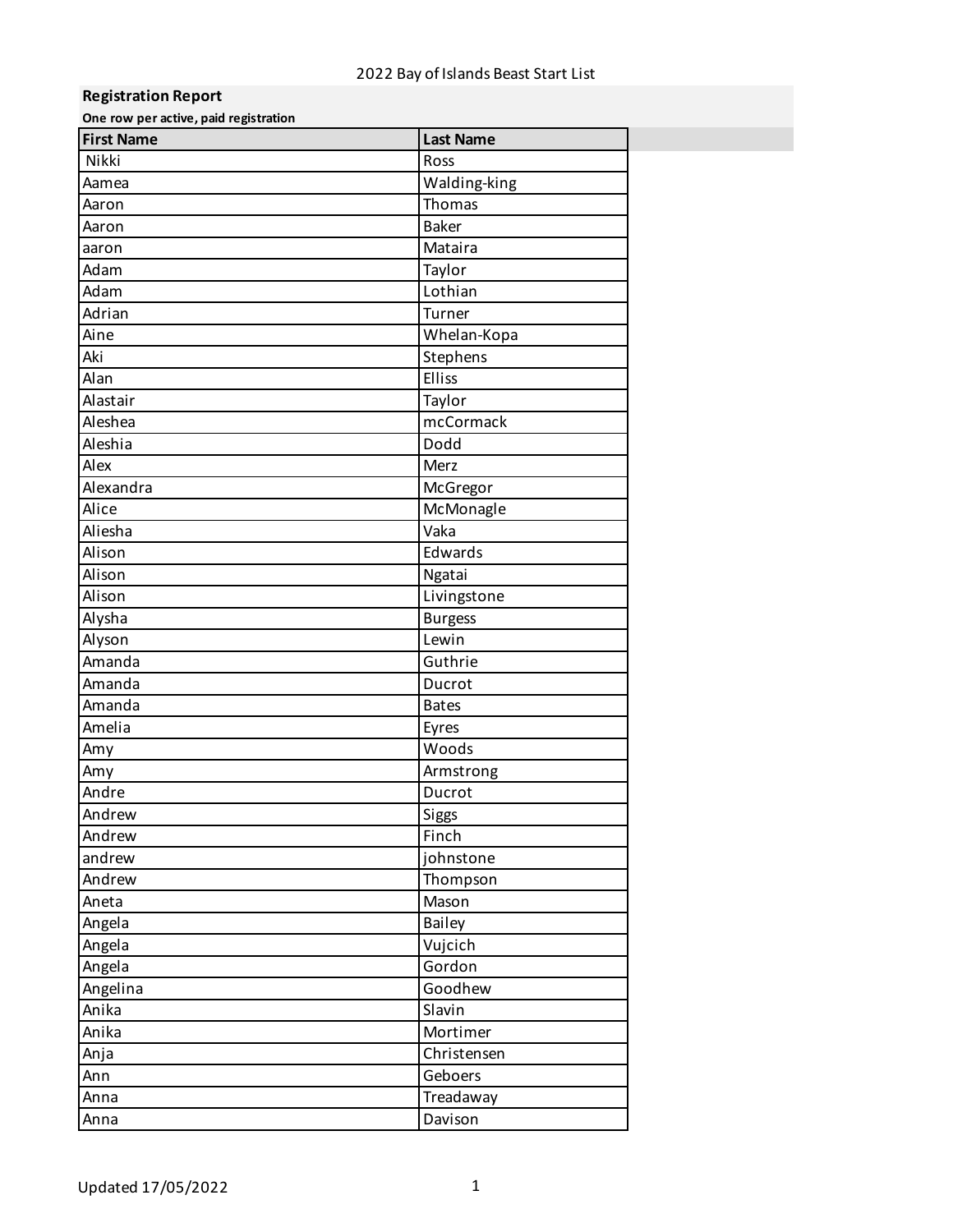| Anne              | Evans         |
|-------------------|---------------|
| <b>Anne Marie</b> | Dignon        |
| Anne-Marie        | McLean        |
| Annette           | Matiu         |
| Anwen             | Timpe         |
| Arahia            | Subritzky     |
| Ari               | <b>Thaka</b>  |
| Ariah             | Croasdale     |
| Ariana            | Ryder         |
| Arlene            | Sangster      |
| Arnica            | Horsfall      |
| Arron             | Smith         |
| Ashlee            | Winter        |
| Atarangi          | Apiata        |
| Avalon            | Blair         |
| Ayshea            | Green         |
| <b>Bailee</b>     | Moselen       |
| Beau              | Mihaka        |
| Ben               | Greyling      |
| Ben               | Haselden      |
| Benita            | Harris        |
| Bev               | Bergman       |
| Beverly           | Walding       |
| <b>Blake</b>      | Manihera      |
| <b>Bob</b>        | McMonagle     |
| <b>Brad</b>       | Crosbie       |
| <b>Braden</b>     | Longworth     |
| <b>Bree</b>       | Monaghan      |
| <b>Breeze</b>     | Brown-Howarth |
| <b>Brenda</b>     | Moselen       |
| <b>Brenda</b>     | Hogan         |
| Brendon           | Mayall        |
| <b>Brent</b>      | Whitehead     |
| <b>Brett</b>      | Henry         |
| <b>Briar</b>      | Keates        |
| Bronson           | Longworth     |
| <b>Brooke</b>     | Hobson        |
| <b>Brooke</b>     | Pullan        |
| Bryan             | Davis         |
| <b>Bryce</b>      | Moffat        |
| Caleb             | Williamson    |
| cambell           | Inch          |
| Cara              | Pinny         |
| Carl              | Tomich        |
| Carl              | Van haaften   |
| Carlin            | Davis         |
| Carol             | Morrison      |
| Carol             | Taylor        |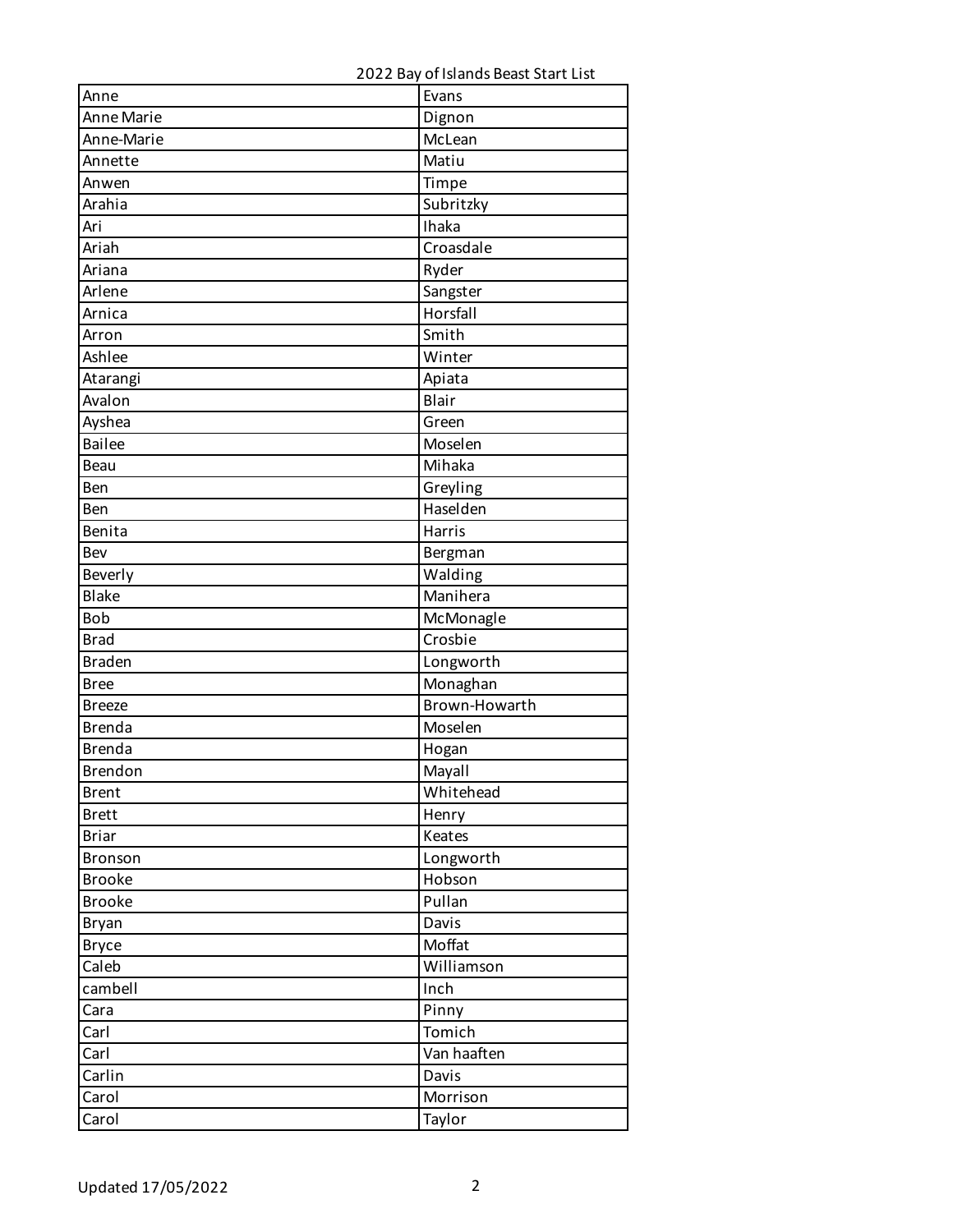| Carole                | Pinkney                     |
|-----------------------|-----------------------------|
| Caroline              | <b>Ballantine</b>           |
| Carolyn               | Saunders                    |
| Carren                | Walker                      |
| Carrolle              | Baddeley                    |
| Cat                   | Logan                       |
| Catherine             | Johnson                     |
| Cathy                 | Beazley                     |
| Cavaghn               | Prosser                     |
| Chane                 | <b>Ballantine</b>           |
| Chane                 | Schreuder                   |
| Chanelle              | Salmon                      |
| Chantal               | Schreuder                   |
| Chantelle             | McFarlane                   |
| Charlene              | Thomson                     |
| Charlene              | <b>Dick</b>                 |
| Charlie               | Ash                         |
| Charlie               | Davies                      |
| Charlotte             | <b>Bath</b>                 |
| <b>Charlotte Rose</b> | Martin                      |
| Che                   | meads                       |
| Chelsea               | Macallister                 |
| Chelsea               | Fenwick                     |
| Cherie                | Going                       |
| Cheryll               | $\overline{\mathsf{Smith}}$ |
| Chloe                 | Neho                        |
| Chloe                 | Baker - Wyeth               |
| Chris                 | $\overline{\mathsf{Smith}}$ |
| Chris                 | Lincoln                     |
| Chris                 | Ash                         |
| Chris                 | Grose                       |
| Christina             | Duley                       |
| Chubby                | Upton                       |
| Cindy                 | Whitelaw                    |
| Claudia               | Krampelhuber                |
| Clinton               | Blagrove                    |
| Colin                 | Matheson                    |
| Cooper                | Proctor                     |
| Corinne               | Haile                       |
| Courtz                | Fraser                      |
| Crabbie               | <b>Trass</b>                |
| Craig                 | Shepherd                    |
| Craig                 | Jenkinson                   |
| Crystal               | Davis                       |
| Curtis                | Hawkes                      |
| Dale                  | Stephens                    |
| Dale                  | Harding                     |
| Damian                | Tana                        |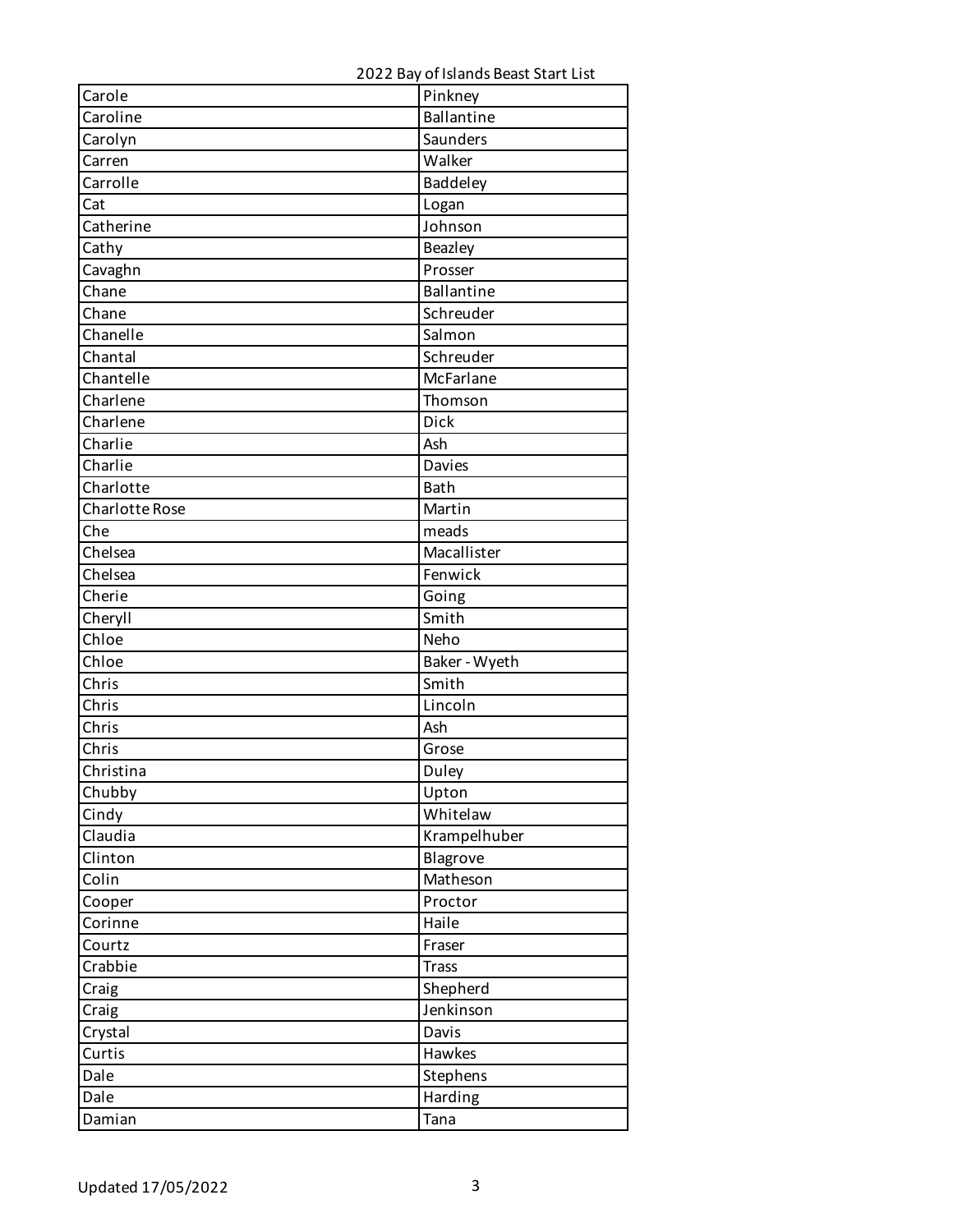| Dan           | Boye                 |
|---------------|----------------------|
| Dani          | Benjamin             |
| daniel        | brereton             |
| Daniel        | James                |
| Daniel        | Tupe                 |
| Daniel        | Milne                |
| Danielle      | <b>Barlow</b>        |
| Danielle      | Hoult                |
| Danielle      | Lunn                 |
| Danika        | Tito                 |
| Darcy (Pumba) | Allen Andersen       |
| Darren        | Spratt               |
| Dave          | Field                |
| David         | Tompkins             |
| David         | Gillespie            |
| David         | Armitt               |
| David         | Crump                |
| Debbie        | Johnson              |
| Deena         | Pawson               |
| Delanie       | Parangi              |
| Delwyn        | Clements             |
| Des           | $\overline{H}$ amlin |
| Di            | Parsons              |
| Dianne        | Anson                |
| Dietrich      | Von Dincklage        |
| Donna         | MacCarthy            |
| Donna         | Chapman              |
| Donna         | Howe                 |
| Donna         | Smith                |
| Dylan         | Jones                |
| Dylan         | Selwyn               |
| Dylan         | Tipene               |
| Eion          | Galloway             |
| Elani         | Jellick Cuttle       |
| Eldiaz        | Stephens             |
| Ella          | Parker               |
| Ella          | Harris               |
| Ella          | <b>Birch</b>         |
| Ella          | Barlow               |
| Ella-Rose     | Davis                |
| Ellie         | Mackenzie            |
| Elliott       | Longworth            |
| Elliott       | Croasdale            |
| Emelda        |                      |
|               | Tshuma               |
| Emily         | Howlett              |
| Emily         | Collings             |
| Emma          | Pinkney              |
| Emma          | Sanders              |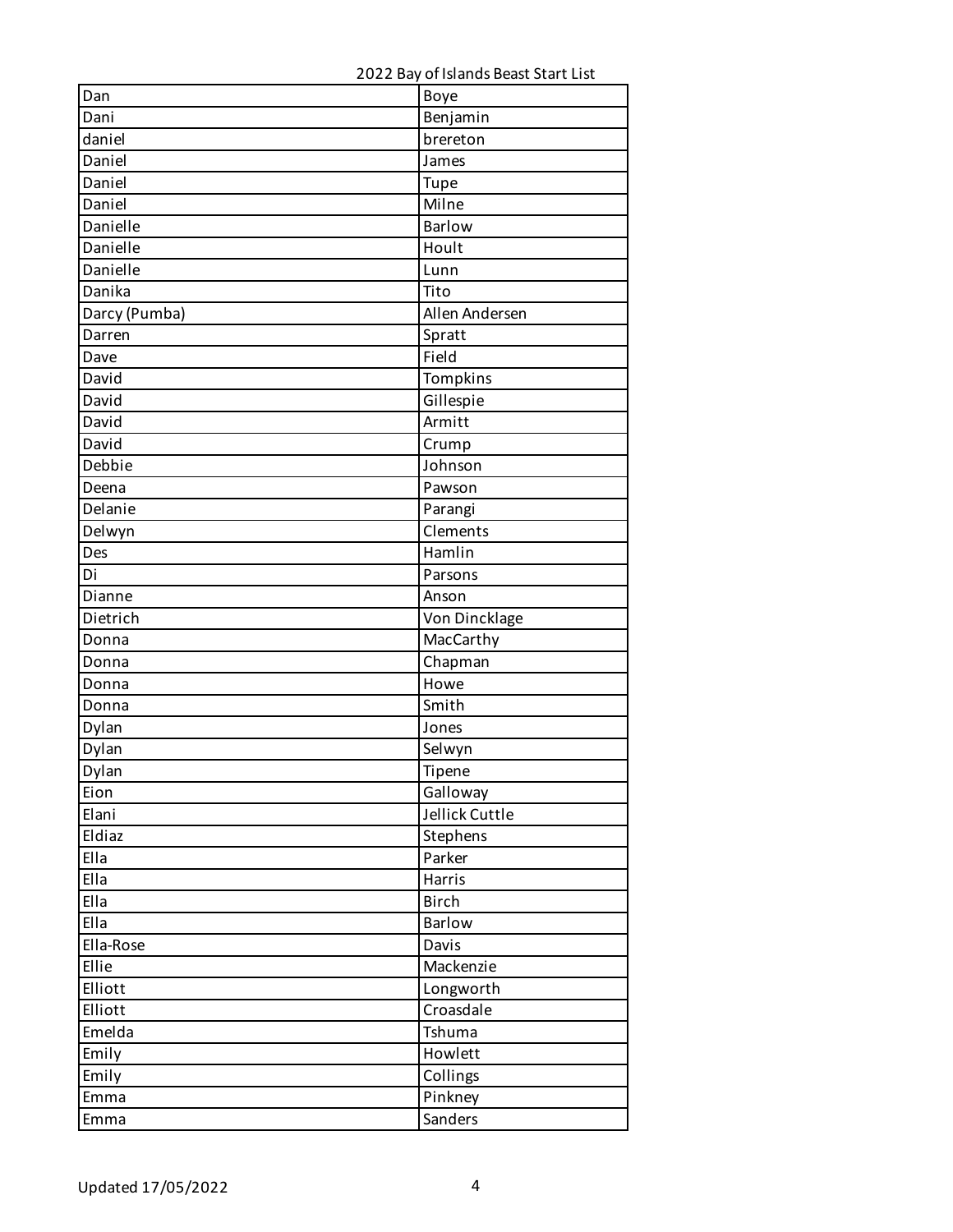| Emma      | Hopper            |
|-----------|-------------------|
| Emma      | <b>Braiden</b>    |
| Emma      | Parsons           |
| Erena     | Stephens          |
| Eriata    | Peri              |
| Erik      | Martin            |
| Estelle   | Plowright         |
| Ethan     | Blagrove          |
| Ettie     | Keys              |
| Evajean   | <b>Kidd</b>       |
| Ewen      | Riddle            |
| Fleur     | Scelly            |
| Florence  | Peita             |
| Florence  | Selby             |
| Florence  | Venner            |
| Frances   | Keogh             |
| Franz     | de Graaf          |
| Fred      | Mane              |
| Gabrielle | Smythe            |
| Gael      | Knapp             |
| Gail      | Williams          |
| Galen     | Pinkney           |
| Gary      | Jenkins           |
| Gary      | <b>Betts</b>      |
| Gemma     | Vine              |
| Genevieve | McMonagle         |
| Genna     | Gillespie         |
| Georgia   | Witt-Green        |
| Glen      | Scott             |
| Glennice  | Leslie            |
| Grace     | Ngaropo           |
| Grace     | Devanney-Bray     |
| Grace     | Calnan            |
| Grady     | Weber             |
| Graeme    | Ewenson           |
| Grant     | Allerby           |
| Grant     | Short             |
| Grant     | Magill            |
| Greer     | Magill            |
| Greg      | Patmore           |
| Greta     | Buchanan          |
| Guide     | Prawatlerdwattana |
| Gwen      | Smith             |
| Haidee    | Tuhiwai           |
| Hana      | Hielkema          |
| Hannah    | Ewenson           |
| Hannah    | Mulloy            |
| Hannah    | Magill            |
|           |                   |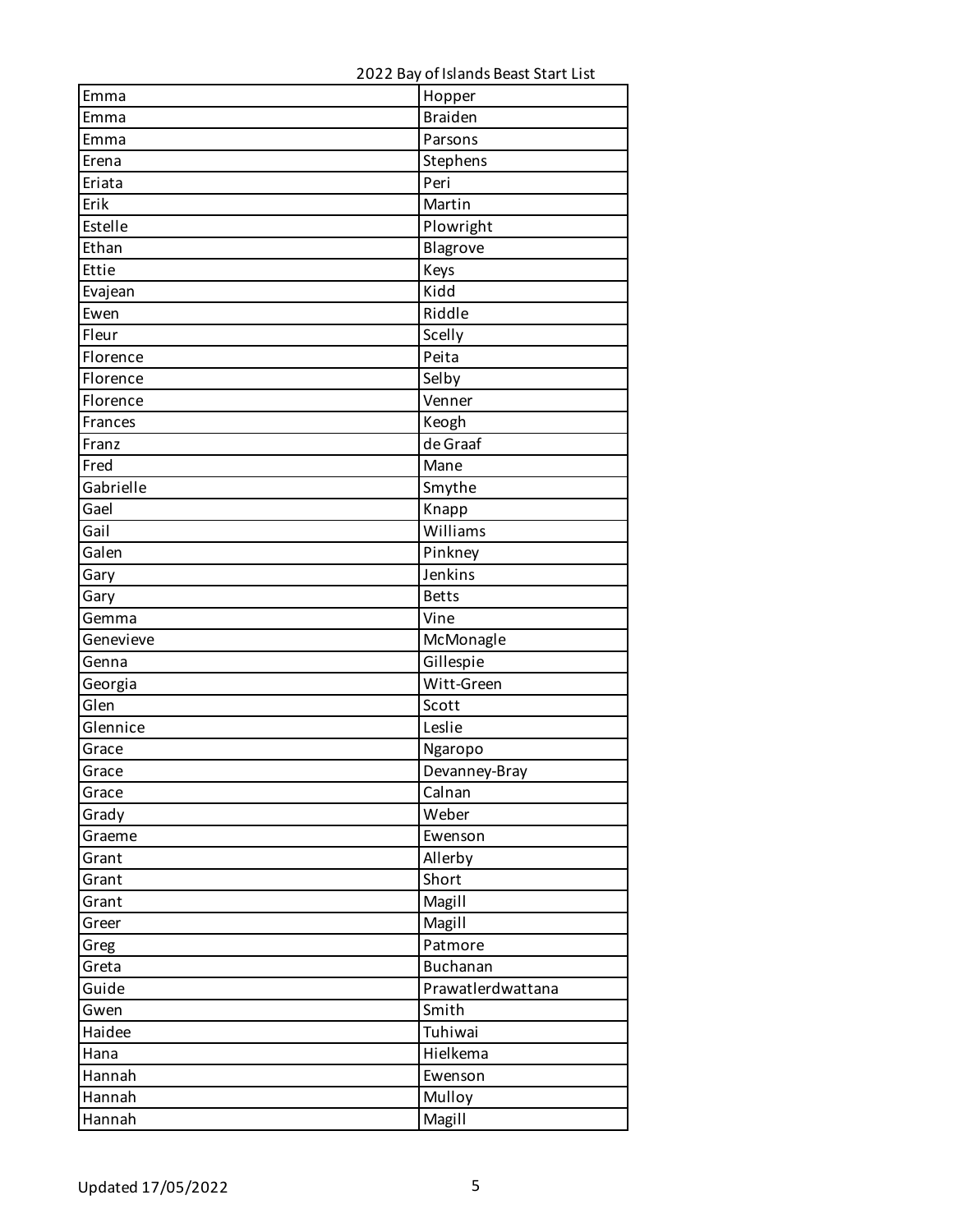| Hannah     | Beresford       |
|------------|-----------------|
| Hannah     | Leaming         |
| Harping    | <b>Bowker</b>   |
| Hawk       | McGregor        |
| Haydee     | Ledesma         |
| Hayden     | Laybourn        |
| Hayley     | Thompson        |
| hayley     | seabourne       |
| Helen      | <b>Batt</b>     |
| Helen      | <b>Baltus</b>   |
| Helen      | Brereton        |
| Helen      | Smith           |
| Helen      | Locke           |
| Henrietta  | Brown           |
| Herewini   | McGregor        |
| Hillary    | Sheard          |
| Hirini     | Waitai          |
| Holly      | Lewis           |
| Holly      | Gutterson       |
| Honey      | Walding-King    |
| Hope       | <b>Bucknell</b> |
| lan        | Ruddell         |
| Imogen     | Mitchell        |
| Irene      | Pullan          |
| Irene      | Lindsay         |
| Isabella   | Elia            |
| Jackson    | Drummond        |
| Jacqueline | Jones           |
| Jade       | Lunn            |
| Jade       | Stenbeck        |
| Jaimee     | Lewin           |
| Jaine      | Curran          |
| Jake       | Harnish         |
| James      | Cherrington     |
| James      | Calvert         |
| James      | Hou             |
| Jamie      | Lang            |
| Jamie      | Vujcich         |
| Jana       | Vujcich         |
| Jane       | Young           |
| Jane       | Hansen          |
| Jane       | Harvey          |
| Janice     | Brown           |
| janine     | whitelaw        |
| Janna      | Malzbender      |
| Jarna      | Sherry          |
| Jarque     | Windelborn      |
| Jas        | Mortimer        |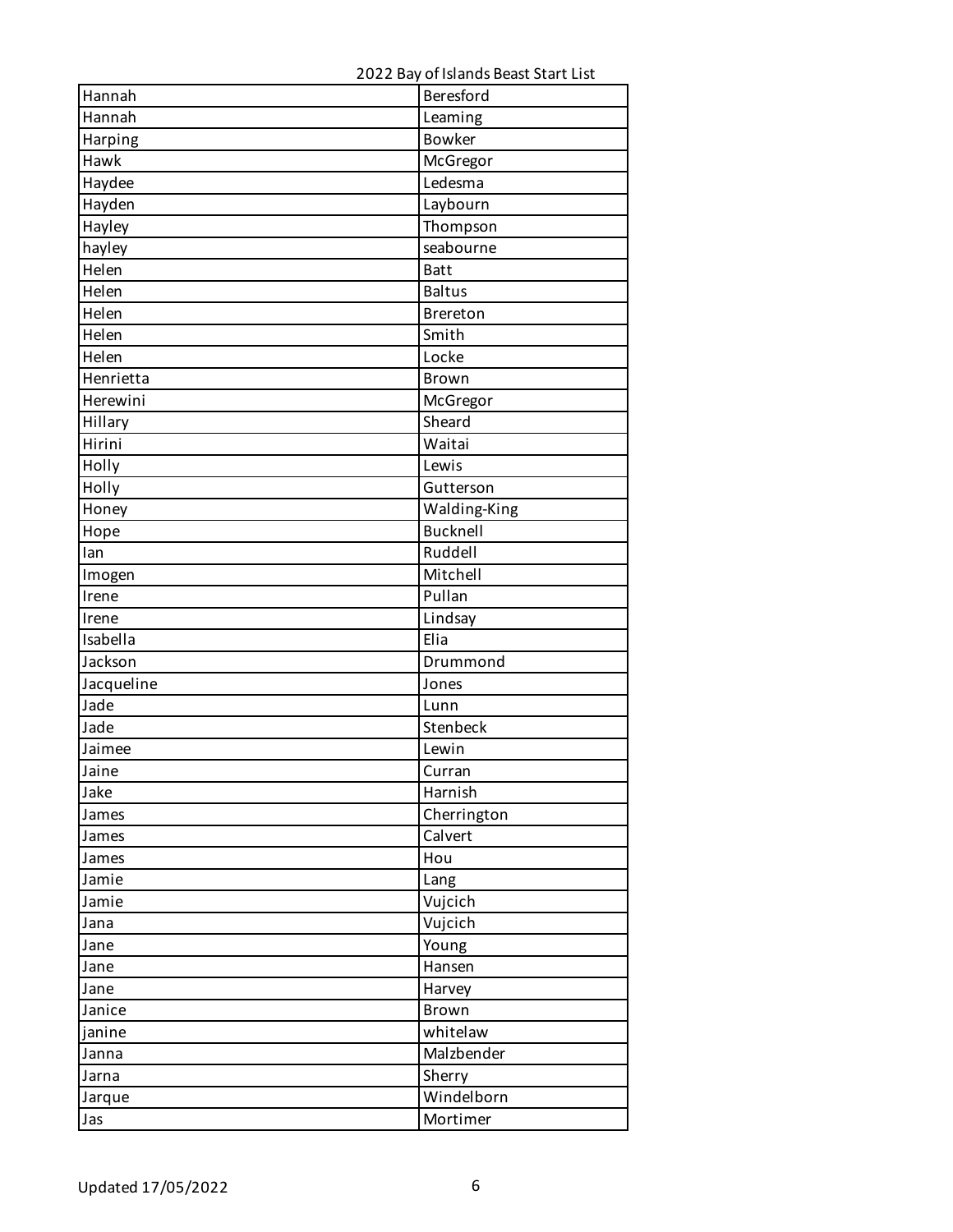| Jasmin   | Quarrie        |
|----------|----------------|
| Jasmine  | Topia          |
| Jason    | Stenbeck       |
| Jay      | Hastings       |
| Jayne    | Salmons        |
| Jayze    | Apiata         |
| Jeff     | Kemp           |
| Jeff     | <b>Burson</b>  |
| Jemma    | Greyling       |
| Jemma    | Randell        |
| Jenna    | fraser         |
| Jennie   | Candish        |
| Jenny    | Yardley        |
| Jeremy   | Andrews        |
| Jessica  | Martin         |
| Jessica  | Moselen        |
| Jessie   | Mortimer       |
| Jimmy    | Florence       |
| Jitka    | Hyde           |
| Jo       | Johanson       |
| Jo       | Martis         |
| Jo       | <b>Burgess</b> |
| Joan     | Holding        |
| Joanna   | Campbell       |
| Joanne   | Cheeseman      |
| joanne   | dixon          |
| Jodeci   | Campbell       |
| Jodi     | Osborne        |
| Jodi     | McCluggage     |
| Jodie    | Wellwood       |
| Jody     | Giles          |
| Johan    | Minnaar        |
| Johanna  | Wito           |
| John     | Benson         |
| John     | Vesey          |
| John     | Sapwell        |
| Jonathan | Gordon         |
| Jordan   | Mitchell       |
| Jordan   | Thompson       |
| Jordan   | Zappelli       |
| Josh     | Hill           |
| Josh     | Dickeson       |
| Josh     | Pinkney        |
| Josh     | Newman         |
| Joshua   | O'hare-Knight  |
| Josie    | Smith          |
| Joy      | Ring           |
| JP       | Dignon         |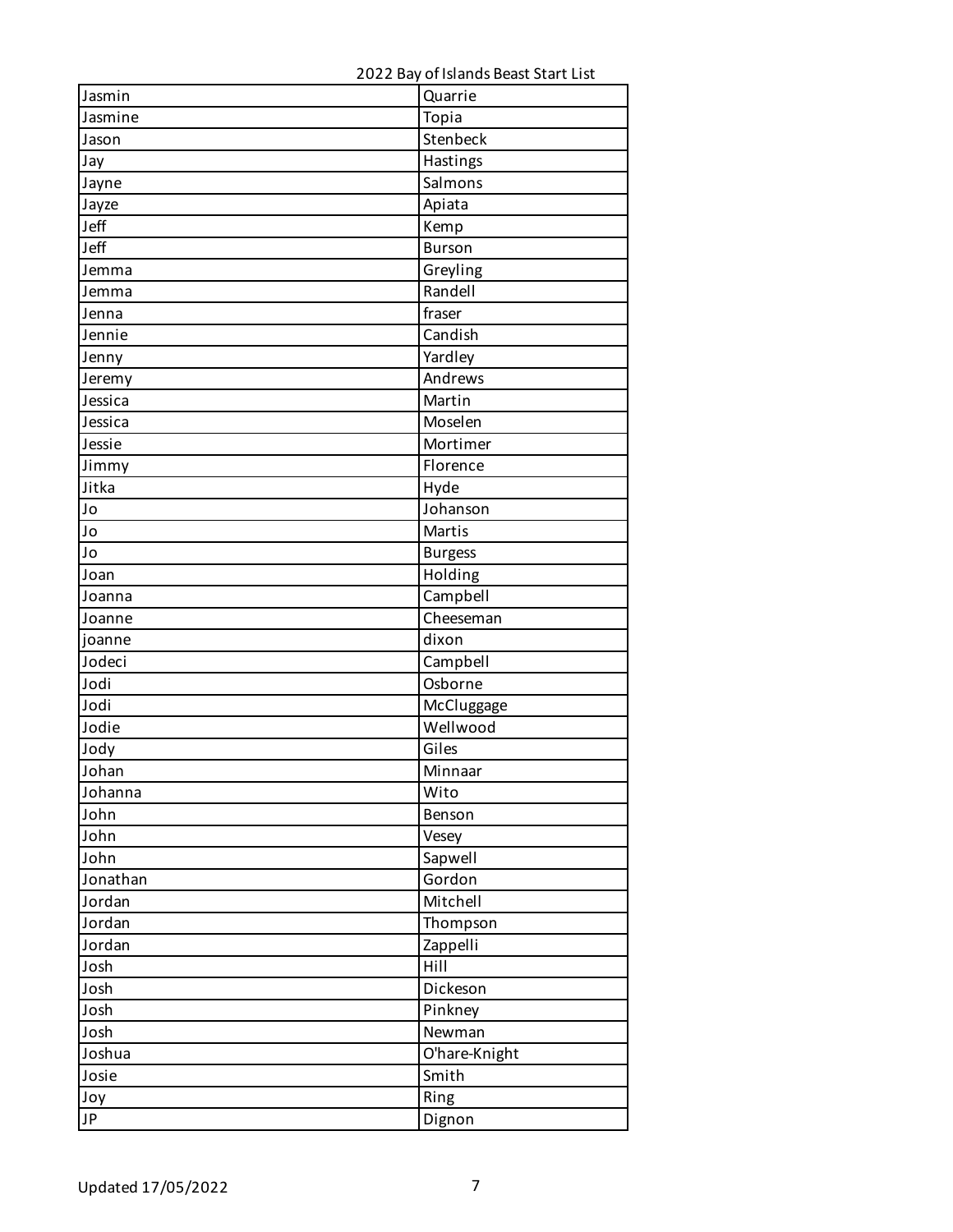| Judi      | Rogers        |
|-----------|---------------|
| Judie O.  | Climie        |
| Judith    | Breedveld     |
| Jules     | J             |
| Julia     | Tahu          |
| Julie     | Russell-Byrne |
| Julie     | Wilson        |
| Julie     | Scott         |
| Julie     | Harold        |
| Julie     | Harris        |
| Justene   | Anderson      |
| Justice   | Erihe         |
| Justin    | Walsh         |
| Kaela     | Allison       |
| Kaia      | Derbyshire    |
| Kaitlyn   | Beaumont      |
| Kaleb     | Zivkovich     |
| Kane      | Lyden         |
| Kane      | Harrison      |
| Kane      | Turketo       |
| Karen     | Wigley        |
| Karen     | Dykzeul       |
| Karina    | Hemmington    |
| Karina    | Cooper        |
| karma     | reuben        |
| Kat       | Kalynchuk     |
| Kate      | <b>Burson</b> |
| Kate      | Bajczyk       |
| Kate      | Hewlett       |
| Katelyn   | George        |
| Kath      | Edwards       |
| Katherine | Jennings      |
| Katherine | <b>Belz</b>   |
| Katie     | OBrien        |
| Katja     | Duchale       |
| Katja     | Stupar        |
| Katrina   | Goldie        |
| Katy      | Butterworth   |
| Kaye      | Simon         |
| Kaye      | Martin        |
| Kayla     | Cook          |
| Kayle     | Hyde          |
| Kayley    | Muckle        |
| Kaz       | Kennedy       |
| Keira     | Featherstone  |
| Kelly     | Campbell      |
| kelly     | silich        |
| Kelly     | Wylie         |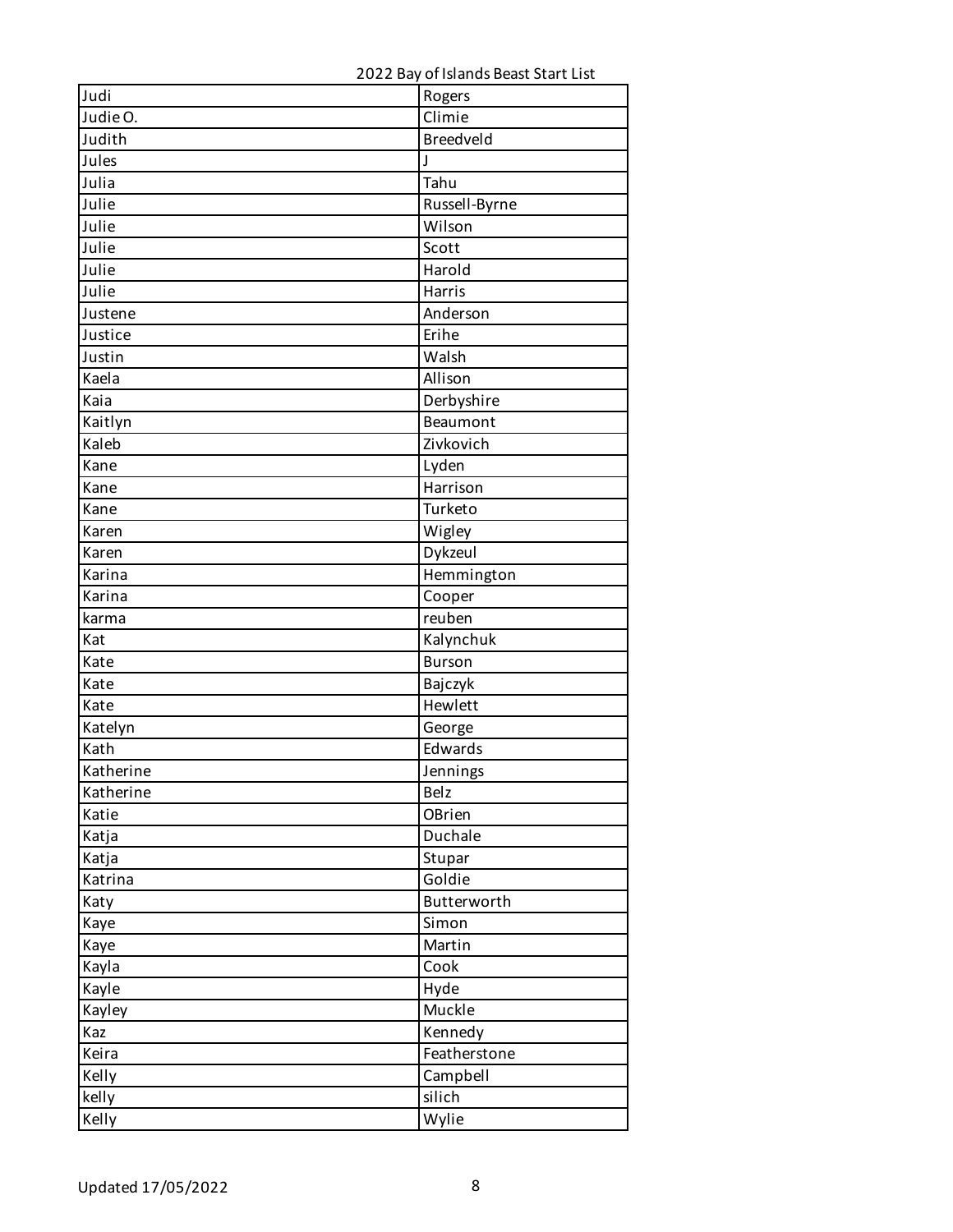| Ken      | Spreadbury        |
|----------|-------------------|
| Kenadee  | Davis             |
| Kendra   | Leathem           |
| Kerry    | Groome            |
| Kerry    | Mcmechan          |
| Kim      | Townsend          |
| Kim      | Hall              |
| Kim      | Balcombe          |
| Kirsten  | Job               |
| Kirsty   | Galloway          |
| Kris     | Empson            |
| Krisitn  | Edge              |
| Krista   | Grose             |
| Kristy   | Lawton            |
| Krystal  | Pene              |
| Kyla     | Williams          |
| Kyla     | Mackenzie         |
| Kylee    | Mangu             |
| Kylie    | Livingston        |
| Kylie    | Rupapera          |
| Kylie    | Stanaway          |
| Kylie    | Gutterson         |
| Lachlan  | Simmons           |
| Laena    | Hamilton          |
| Lanice   | Waitai            |
| Lara     | Paki              |
| Lara     | Thorne            |
| Lara     | Hastings          |
| Larissa  | Tipene            |
| Latiisha | Toka              |
| Latoya   | Ruawhare          |
| Lauren   | Gavin-Young       |
| lea      | Jennings-Brewster |
| Lee      | McMillan          |
| Leigh    | Pederson          |
| Lena     | Robinson          |
| Lennox   | Rupapera          |
| Lesley   | Runciman          |
| Liam     | Dine              |
| Liesel   | Taylor            |
| Lillian  | Leathem           |
| Lincoln  | Clapham           |
| Lincoln  | Tupe              |
| Linda    | Munford-Stokes    |
| Lisa     | Smitheram         |
| Liz      | Newnham           |
| Lloyd    | Evans             |
| Logan    | Smith             |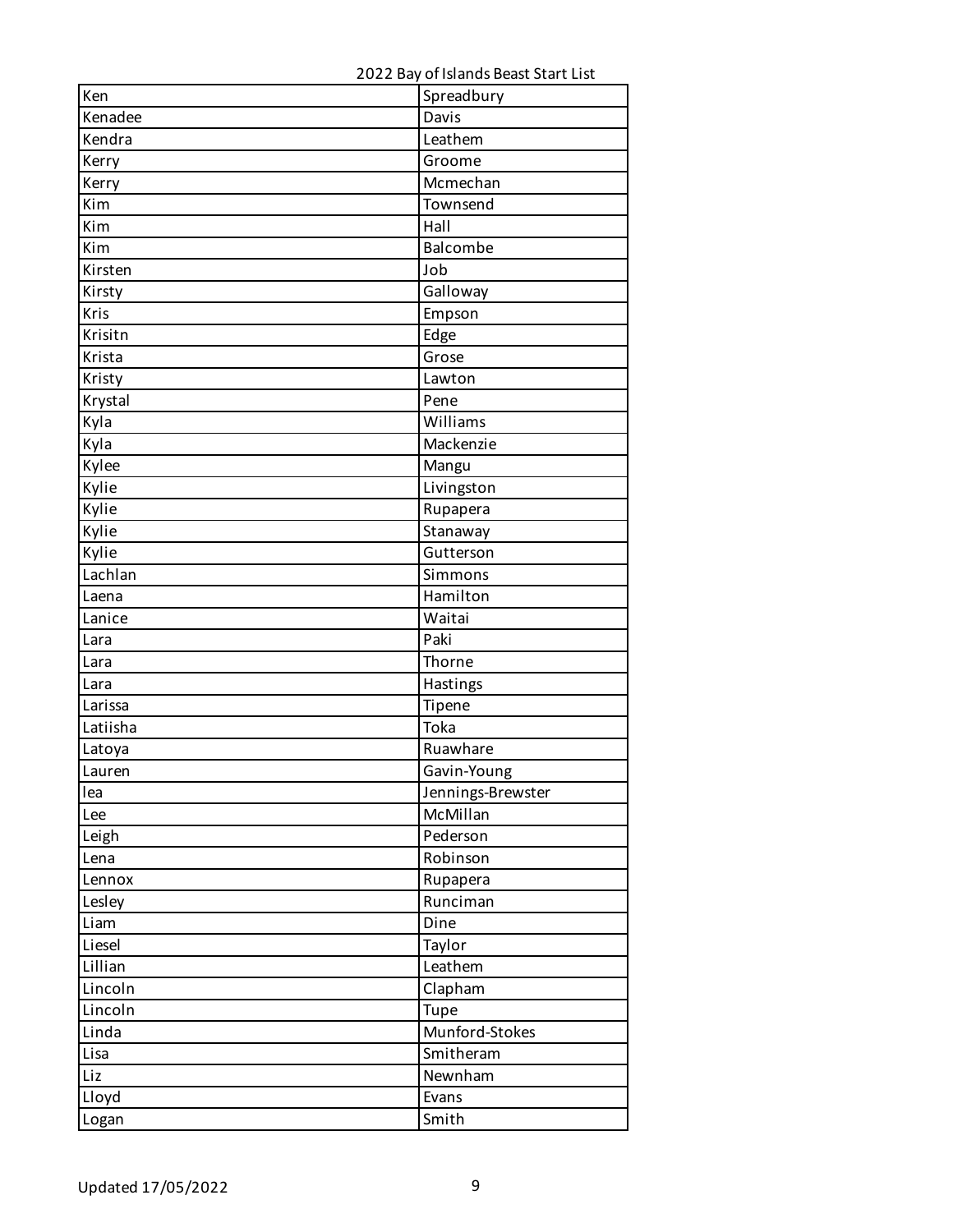| Lorna    | Hape            |
|----------|-----------------|
| Lorraine | Parker          |
| Lou      | Griffiths       |
| Louise   | Hopkins         |
| Luci     | Patmore         |
| Lucy     | Malcolm         |
| Lucy     | Farrell         |
| Luisa    | Roberts         |
| Lukas    | Bayer           |
| Luke     | Nash            |
| Luz      | King            |
| Mack     | Lynn            |
| Madeline | May             |
| Madison  | Coyle           |
| Maggie   | Churcher        |
| Maia     | Harris          |
| Mana     | Blackburn       |
| Mara     | Woodworth       |
| Marcie   | Cooke           |
| Marie    | Hill            |
| Marisa   | Cameron         |
| Mark     | <b>Buckland</b> |
| Mark     | McCluggage      |
| Mark     | Woolley         |
| Mark     | Farrell         |
| Mark     | Williamson      |
| Mark     | Douglas         |
| Mark     | Subritzky       |
| Mark     | <b>Breckon</b>  |
| Marny    | Cook            |
| Martin   | Gvardijancic    |
| Maryanne | Guest           |
| Mathilde | Schwarz         |
| Matt     | <b>Birch</b>    |
| Matt     | Lowe            |
| Megan    | Read            |
| Megan    | McGovern        |
| Melanie  | Pook            |
| Melany   | Oliver          |
| Melody   | Coates          |
| Mia      | Haywood         |
| Michael  | Sudfelt         |
| Michael  | Blair           |
| Michael  | Horsman         |
| Micheal  | Ashurst         |
| Michelle | Davis           |
| Michelle | Kennard         |
| Michelle | Beeler          |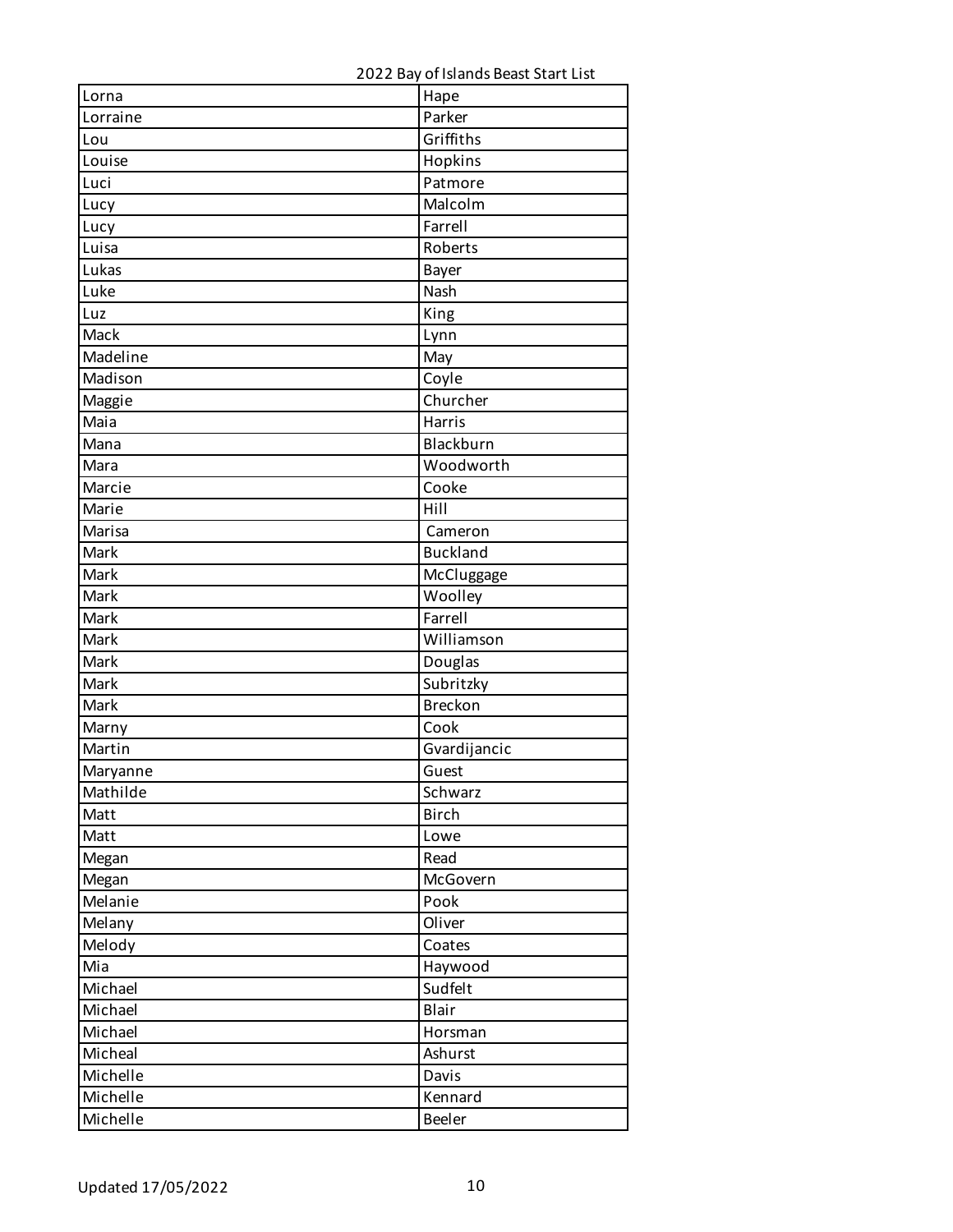| Michelle        | Hicks              |
|-----------------|--------------------|
| Michelle        | Wilkins            |
| Michelle Turner | Turner             |
| Mickaela        | Moselen            |
| Mike            | Mooney             |
| Mike            | Lyon               |
| Mike            | Moon               |
| Mike            | Bassett-Allen      |
| Mike            | <b>Ballantine</b>  |
| Mike            | Dunn               |
| Mikkyla         | Koellner           |
| Molly           | <b>Board</b>       |
| Monique         | Topia              |
| Morgan          | Keen               |
| Morgana         | <b>NATHAN</b>      |
| Murray          | Soljak             |
| Nadie           | Tillman            |
| Nadine          | Amsler             |
| Nardine         | Curbishley         |
| Natalie         | Hay                |
| Natasha         | Somerhayes         |
| Natasja         | Coetzee            |
| Nate            | Grimes             |
| Neil            | Adams              |
| Neisha          | <b>WILSON-HITA</b> |
| Nellie          | Marsh              |
| Nellie          | Lyon               |
| Nerida          | Hohaia             |
| Nerissa         | Haselden           |
| Ngawaru         | Munroe             |
| Nick            | Hamer              |
| Nicki           | Walker             |
| Nicky           | Wellwood           |
| Nicky           | Brown              |
| Nicky           | Andrews            |
| Nicola          | Robinson           |
| Nicole          | Edwards            |
| Nicole          | Donahoe            |
| Nicole          | Harding            |
| Nicole          | Van haaften        |
| Nigel           | Parton             |
| Nigel           | Brereton           |
| Nika            | Van Der Merwe      |
| Nikita          | Henare             |
| Nikita          | McCahon            |
| Nikita          | Hopkins            |
| Nikki           | Foster             |
| Nikkita         | Ujdur              |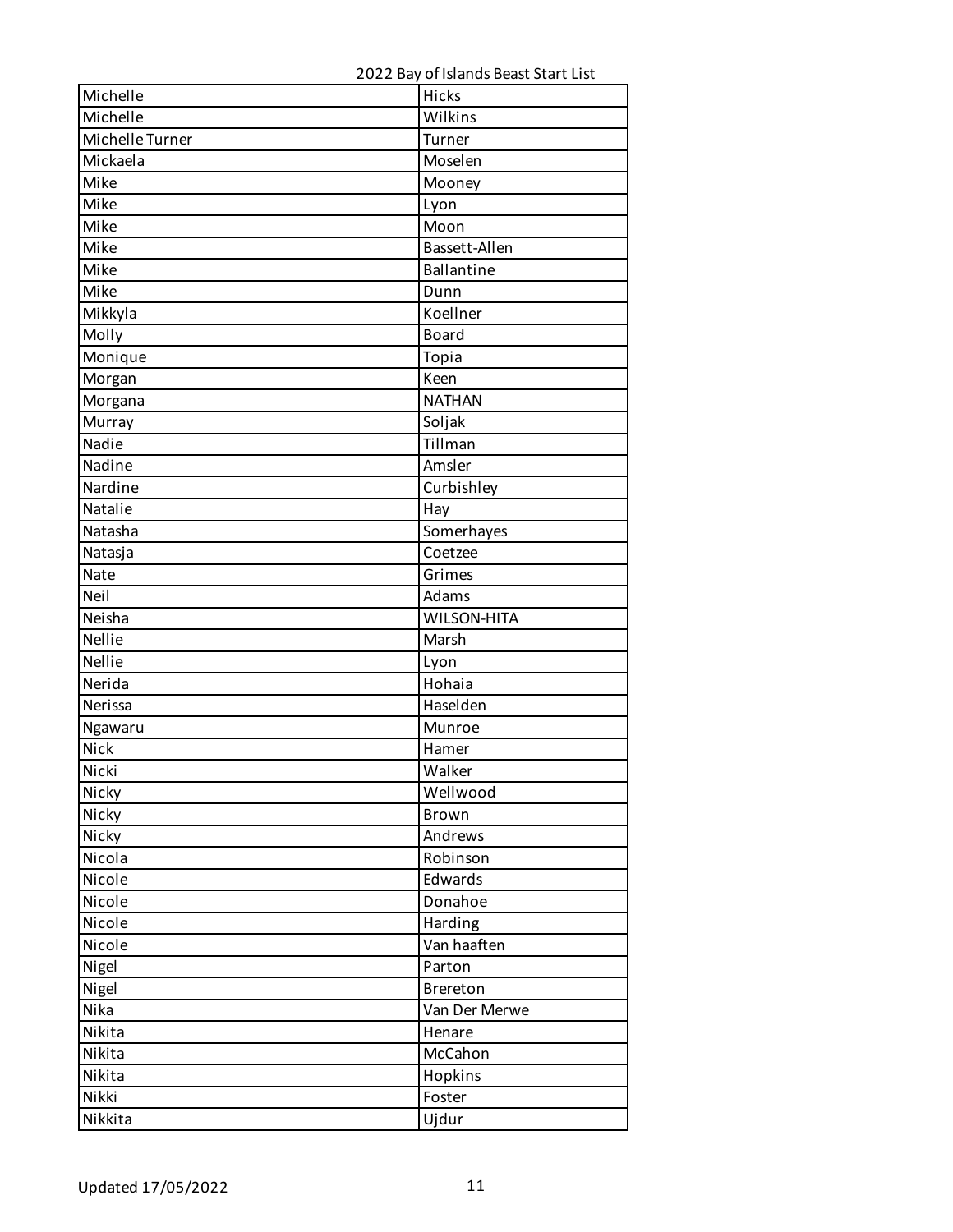| Nirrosh      | <b>Nades</b>    |
|--------------|-----------------|
| Norma-Jean   | Carter          |
| <b>Nyssa</b> | Ashurst         |
| Ocean        | Stilwell        |
| Oliver       | Ash             |
| Oscar        | <b>Buckland</b> |
| Paki         | Kopa            |
| Paora        | Allen           |
| Pat          | Cassidy         |
| Patricia     | Laybourn        |
| Patrick      | Moon            |
| Paul         | Bucknell        |
| Paula        | Croasdale       |
| Pauline      | Westlake        |
| Pearl        | Mete            |
| Pene         | Waitai          |
| Perry        | Tonks           |
| Pete         | Foleni          |
| Peter        | Pool            |
| Phillip      | Selwyn          |
| Phillip      | Schley          |
| phillip      | maui            |
| Phillipa     | Macarthy        |
| Phoebe       | <b>Buckland</b> |
| Pip          | Boye            |
| Piper        | Sturge          |
| Pippa        | Campbell        |
| pollyanna    | jones           |
| Pouwhare     | Maihi           |
| Puti         | Harris          |
| Quinten      | Ottewill        |
| Qwin         | Hati            |
| Rachael      | Harding         |
| Rachel       | Thompson        |
| Rachel       | <b>Birch</b>    |
| Rachel       | Tohu            |
| Rahari       | Woldseth        |
| Raymond      | Mansell         |
| Rebecca      | Shepherd        |
| Rebecca      | Watts           |
| Rebecca      | Davison         |
| Rebecca      | Watson-Young    |
| Rebecca      | Yeates          |
| Rebecca      | Thompson        |
| Red          | Blakely         |
| Renee        | Windelborn      |
| Renee        | Nelson          |
| Rhiannon     | O'DONNELL       |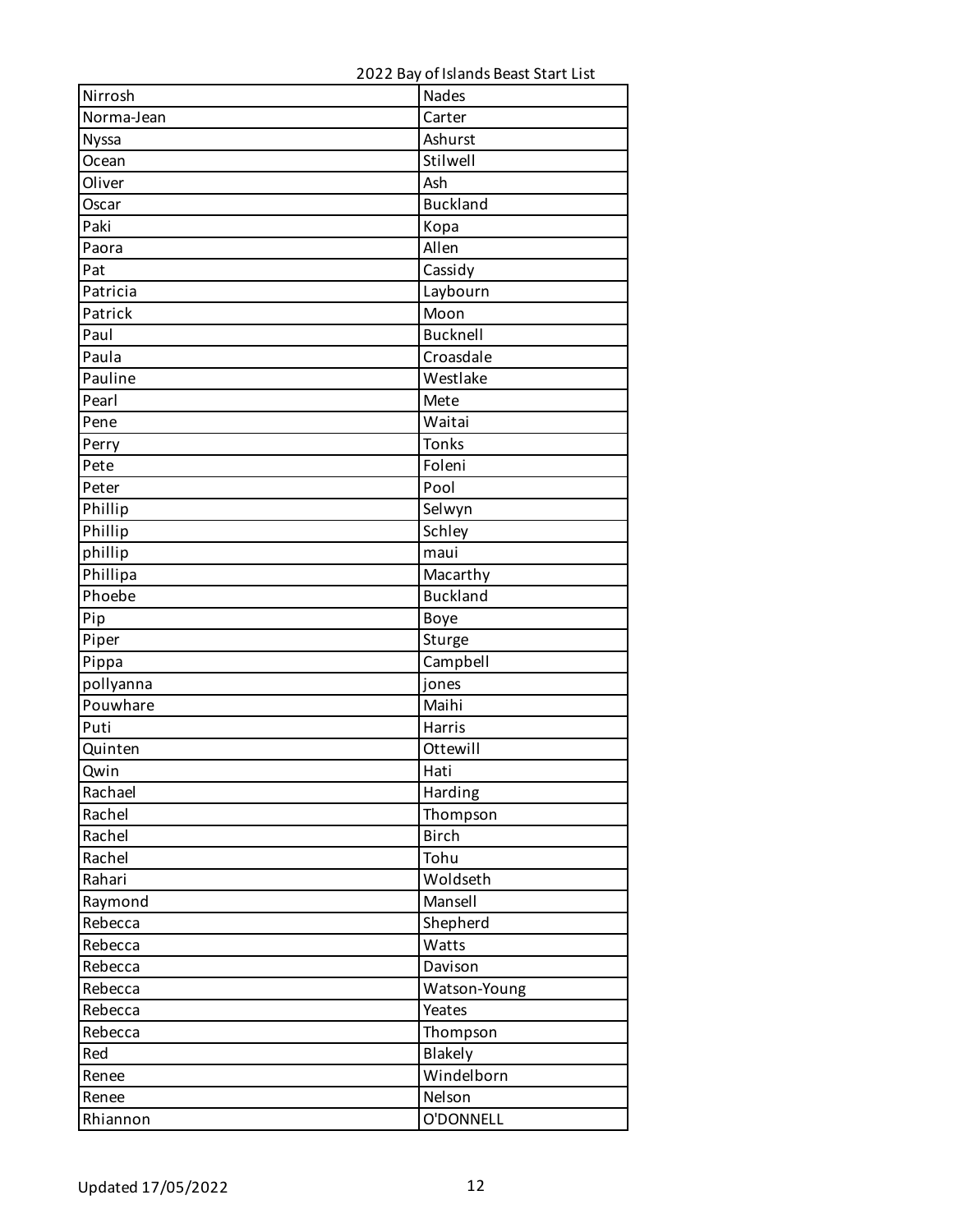| Rhonda   | <b>Bradley</b>  |
|----------|-----------------|
| Rianna   | Clyde           |
| Richard  | Pearson         |
| Richie   | Crawshaw        |
| Rick     | Aspinall        |
| Riki     | Green           |
| Rissy    | Strong          |
| Rob      | Drummond        |
| Rob      | <b>Meadows</b>  |
| Rob      | Harris          |
| Rob      | Bayer           |
| Robbie   | <b>Burns</b>    |
| Robert   | Proctor         |
| Robyn    | Kemp            |
| Rochelle | Iturbe-Stenberg |
| Roimata  | Macfarlane      |
| Ron      | Martin          |
| Rory     | Cosson          |
| Ross     | Borman          |
| Roy      | Matheson        |
| Roy      | Lewis           |
| Roy      | <b>Bot</b>      |
| Roze     | Webster         |
| Ruelle   | Kessell         |
| Ruth     | Tomich          |
| Ryan     | Hodgson         |
| Ryan     | Turei           |
| Rylee    | Windelborn      |
| Salem    | <b>Brown</b>    |
| Sally    | Nelson          |
| Sally    | Laurie          |
| Sam      | Knight          |
| Sam      | McWilliams      |
| Sam      | Robinson        |
| Sam      | Colthurst       |
| Samantha | Hawke           |
| Sandra   | Dearnley        |
| Sandra   | Paterson        |
| Sandy    | Pool            |
| Sarah    | Mulcahy         |
| Sarah    | Hawkes          |
| Sarah    | Strathdee       |
| Sarah    | Poplar          |
| Sarah    | Horto           |
| sarah    | knight          |
| Sarah    | Mehrtens        |
| Sarah    | Morris          |
| Sasha    | Nichols         |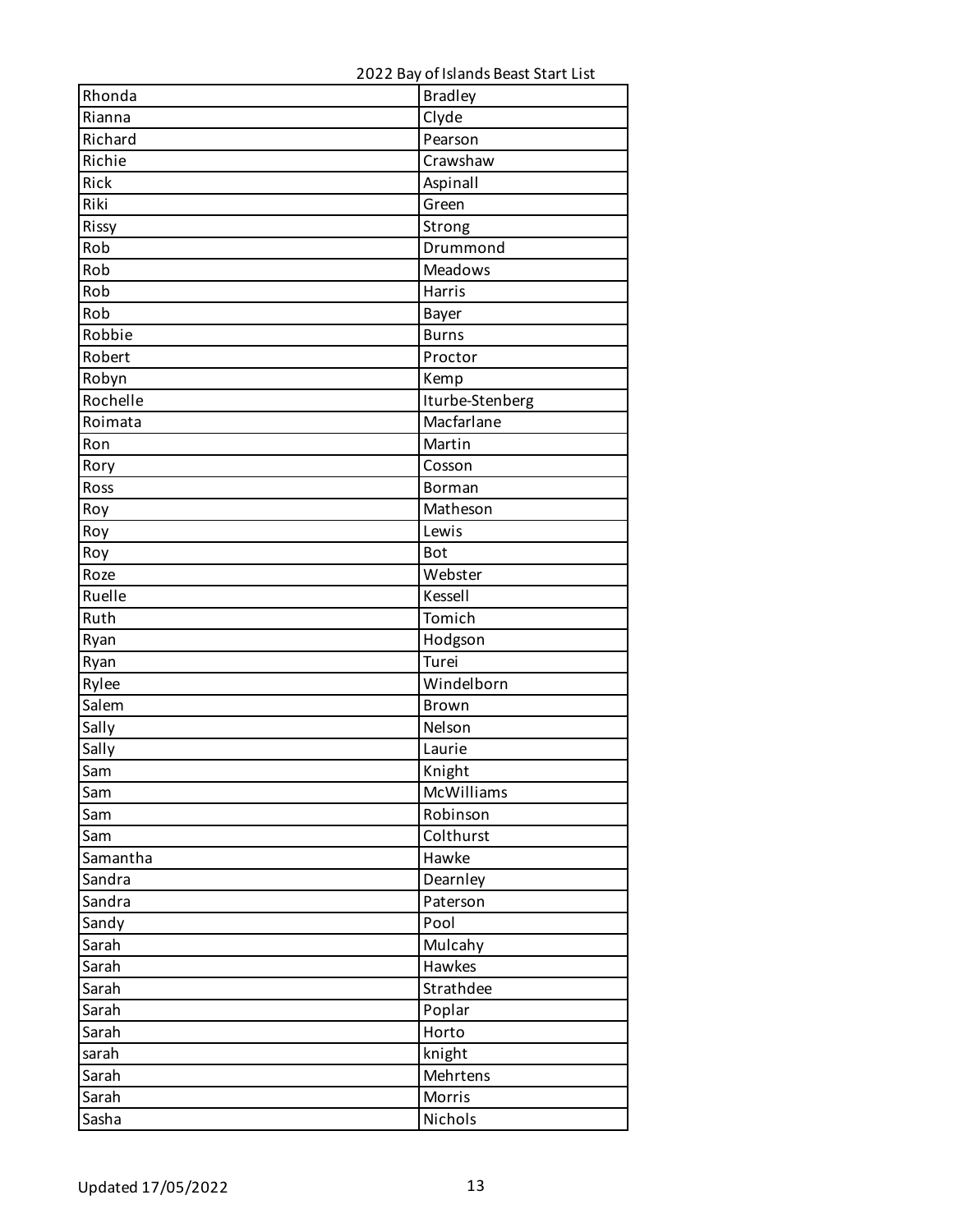| Savitri     | Nair           |
|-------------|----------------|
| Saya        | Kurokawa       |
| scott       | hunter         |
| Scott       | Teal           |
| Scott       | <b>Burgess</b> |
| Scott       | Flood          |
| Sebastiaan  | Hoeberigs      |
| Secha       | Alach          |
| Serena-Mei  | Wihongi        |
| Shae        | Popata         |
| Shaleece    | Cherrington    |
| Shane       | Frape          |
| Shanelle    | Wray           |
| Shannon     | <b>Baker</b>   |
| Shannon     | George         |
| Shar        | Yates          |
| Sharelle    | Clark          |
| Shaughn     | Vesey          |
| Shaun       | Haynes         |
| Shawni      | Paniona        |
| Shaz        | Dagan          |
| Shelby      | Callaghan      |
| Shelley     | Rothville      |
| Shelley     | Evans          |
| Shelley     | Ash            |
| Shelley     | Wallace        |
| Shelley     | Franks         |
| Sheree      | Kairau         |
| Simon       | Watts          |
| Siobhan     | Russell        |
| Sonia       | Tompkins       |
| Sorcha      | <b>Tracey</b>  |
| Stacey      | Davis          |
| Stefanie    | Gschnitzer     |
| Stephanie   | Broughton      |
| Stephanie   | Irwin          |
| Stephen     | Horwell        |
| Steve       | Moselen        |
| Sue         | Florence       |
| Sue         | Shand          |
| Sunny       | Oud            |
| Susan       | Keighley       |
| Taania      | Thomas         |
| Tahi        | Whatarau       |
| Tai         | Rupapera       |
| Taine       | Beardsell      |
| Tania       | Edwards        |
| <b>Tara</b> | Wilson         |
|             |                |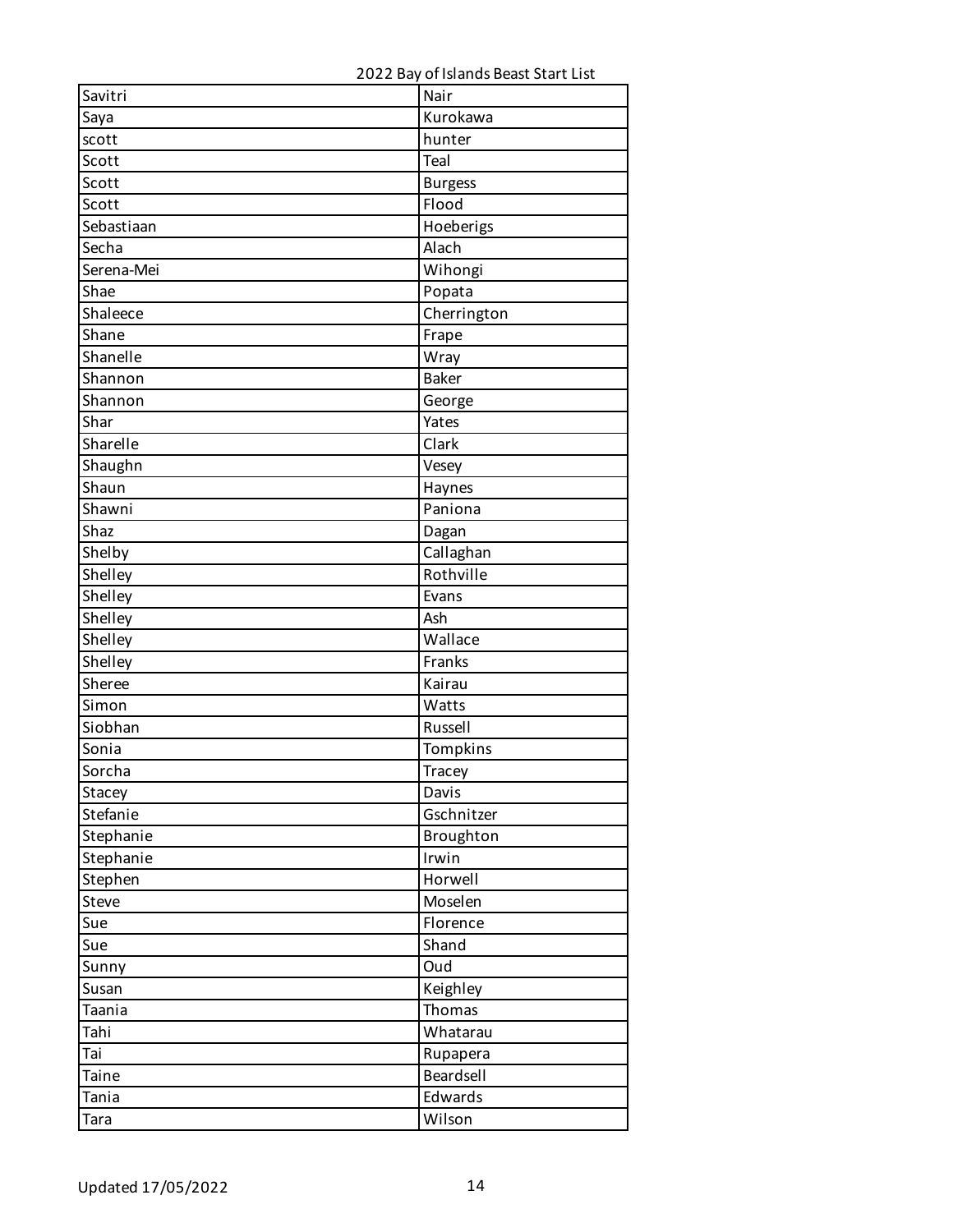| Tarsh         | Boobyer        |
|---------------|----------------|
| Taryn         | Rihari         |
| Tasmyn        | Blignaut       |
| Tawa          | Frape          |
| Tayla         | Mcilroy        |
| Tayla         | <b>Bowers</b>  |
| Tayla         | Rogers         |
| Tayla         | Heswall        |
| Taylor        | Lecomte        |
| Taylor        | Hale           |
| Te Rangimarie | Hulmes         |
| Teresa        | Colthurst      |
| <b>Teresa</b> | Robertson      |
| Terrance      | coopman        |
| Terrianne     | Catlow         |
| Terry         | Smith          |
| <b>Tessa</b>  | <b>Bogaers</b> |
| Tessa         | Hayward        |
| Teu           | Cash           |
| Teuarangi     | Tana           |
| Teyana        | Turner         |
| Therasa       | Job            |
| <b>Thomas</b> | Monaghan       |
| Tiare         | Lanaghan       |
| Tiechar       | Hill           |
| Tiffany       | McQueen        |
| Tina          | Lyford         |
| Toaua         | <b>Bangke</b>  |
| Tom           | <b>Brears</b>  |
| Tom           | Adcock         |
| tom           | turner         |
| Toni          | Rouse          |
| Toni          | Kaiwai         |
| Tony          | Donelley       |
| Tori          | Porter         |
| Tracey        | Cates          |
| <b>Tracy</b>  | Cleary         |
| <b>Tracy</b>  | Morgan         |
| <b>Tracy</b>  | Walker         |
| Tracy         | Wallis         |
| <b>Tracy</b>  | Pilbrow        |
| Traezarn      | Hastings       |
| Trish         | Ford           |
| Trudi         | <b>Bertie</b>  |
| Trudy         | <b>Black</b>   |
| Trudy         | Derbyshire     |
| Tui           | Yardley        |
| Tyler         | Zappelli       |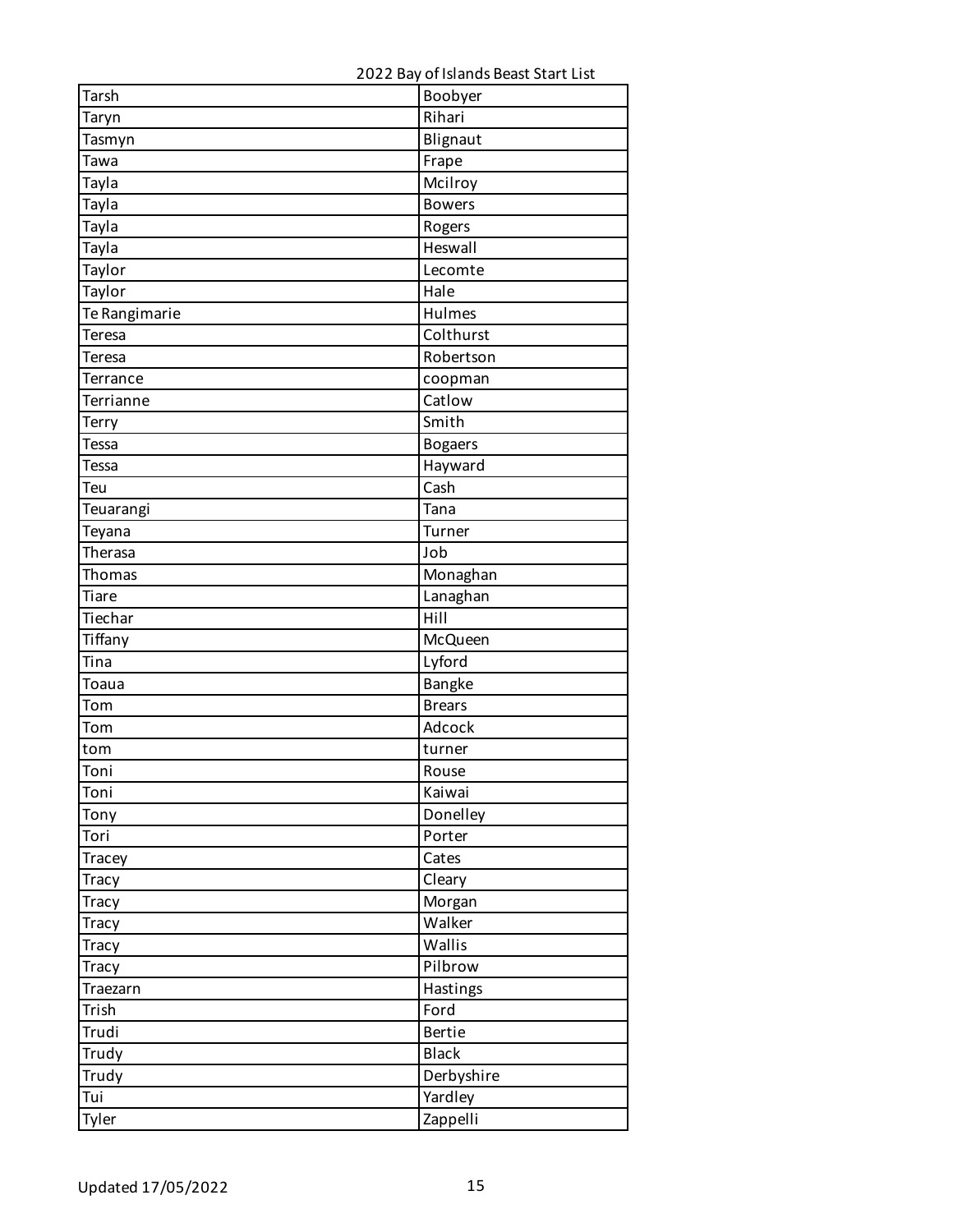| 2022 Bay of Islands Beast Start List |  |
|--------------------------------------|--|
|--------------------------------------|--|

| Ulrich   | Schreuder      |
|----------|----------------|
| Ulricke  | Schreuder      |
| Ursula   | Allen          |
| Ursula   | Lincoln        |
| Vanessa  | <b>Bethell</b> |
| Vanessa  | <b>Bardett</b> |
| Victoria | Marshall       |
| Vincent  | Taylor         |
| Vivienne | Lepper         |
| Waiaria  | Frape          |
| Wayne    | Thorburn       |
| Wayne    | Tiplady        |
| Wendy    | Hay            |
| Wendy    | McCall         |
| Whiti    | Noa            |
| William  | Clapham        |
| Witaiawa | Thompson       |
| Yana     | Narolskaya     |
| Yvette   | Ferreira-Botha |
| Yvette   | Parker         |
| Zade     | Ashurst        |
| Zander   | Dodd           |
| Zivahnna | <b>Bowring</b> |
| Zoe      | Dykzeul        |
| Zoe      | Ander          |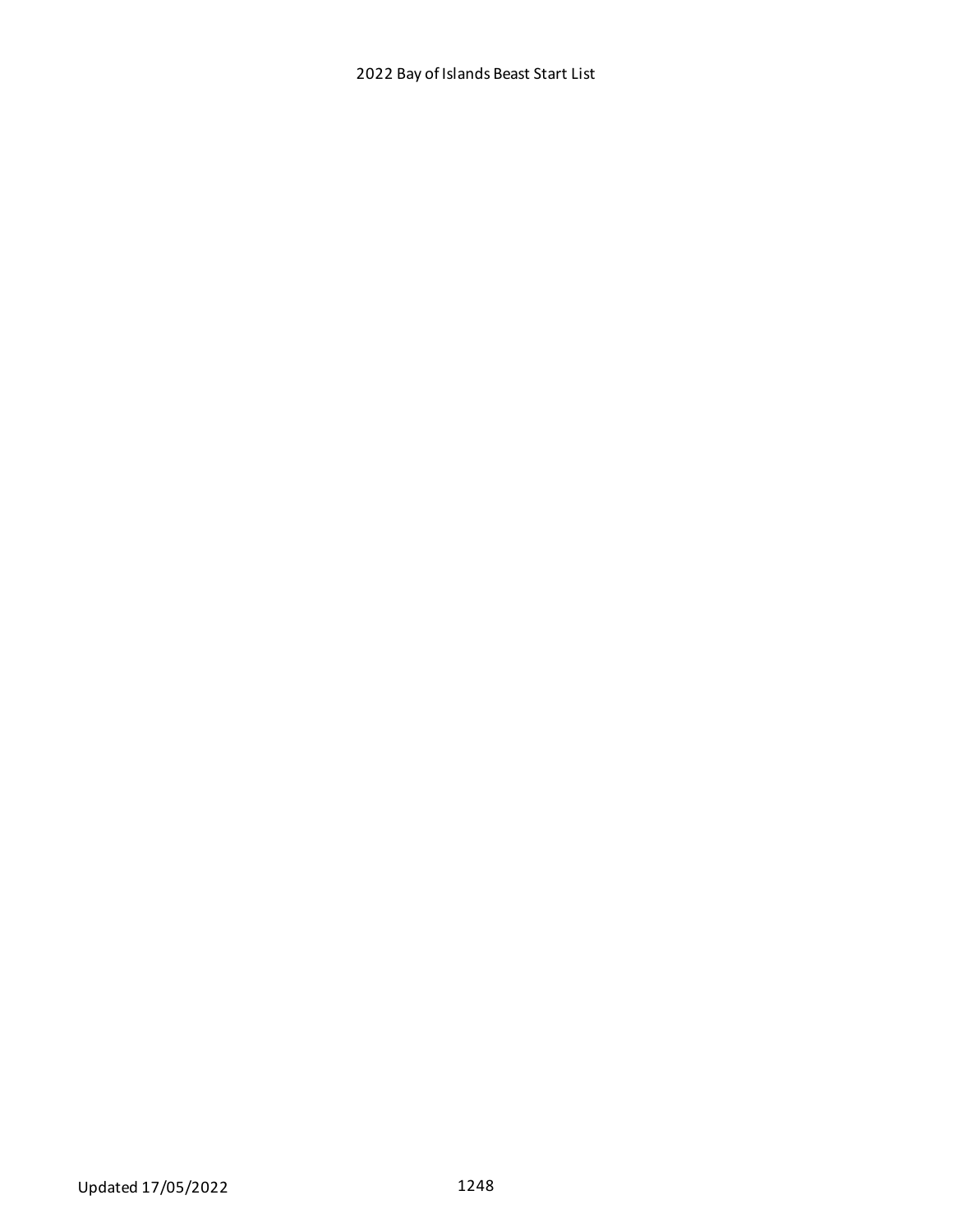**Registration Report One row per active, paid registration First Name Last Name**